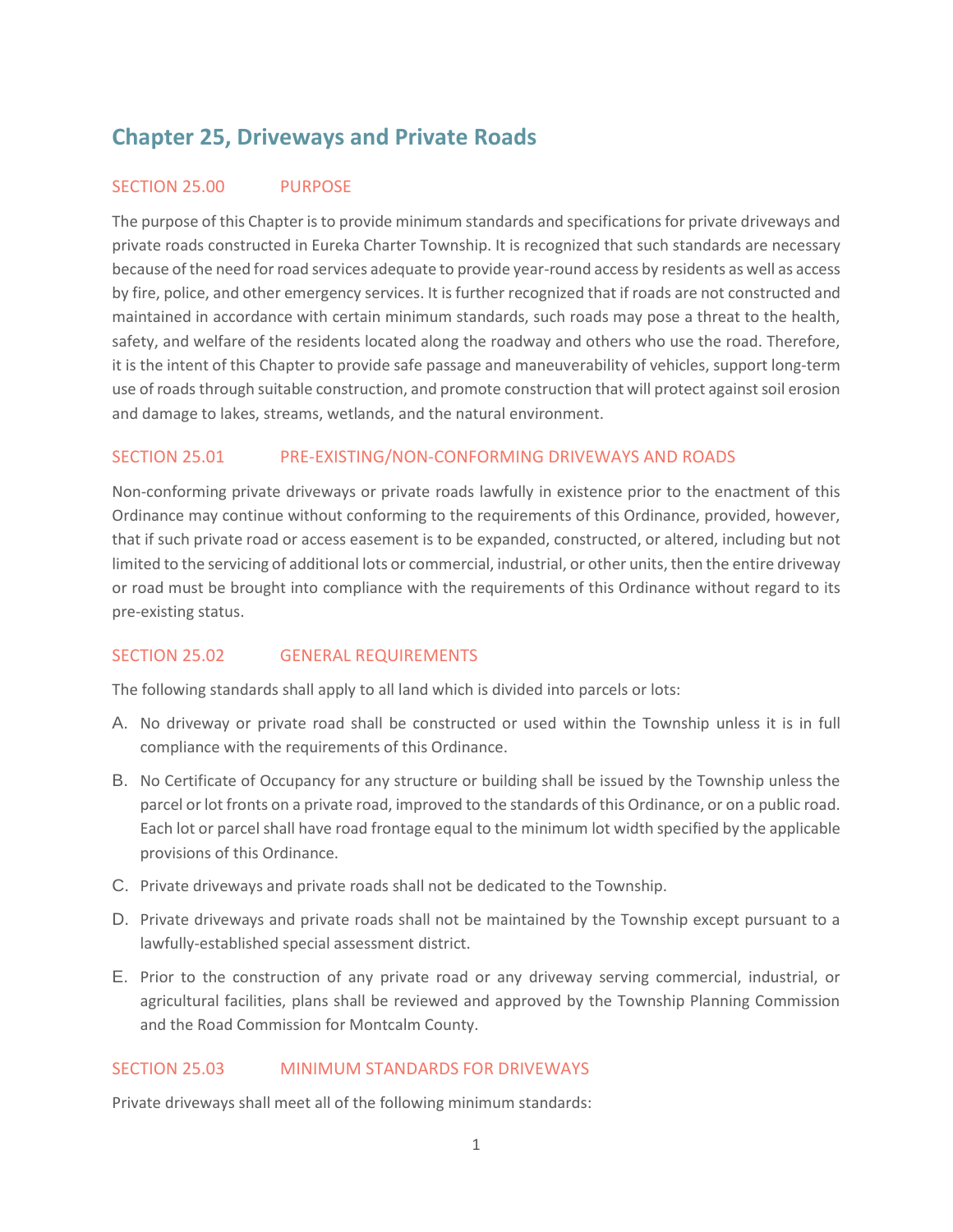- A. All trees and brush shall be cleared for a minimum width of 14 feet for the full length of the driveway.
- B. All topsoil, stumps, and unstable soil shall be removed and back-filled with engineered sand fill and compacted. The driveway shall be surfaced and maintained with gravel, crushed limestone, finelycrushed concrete, or similar material for a minimum width of 10 feet and a minimum depth of four inches for the full length of the driveway. At the garage entrance, an apron at least four feet in length shall be constructed of concrete, at least four inches deep, or asphalt, at least three inches deep, and at least as wide as the garage door(s).
- C. The surface of the driveway shall be properly drained so that water damage and frost heave will not impede access by emergency vehicles.
- D. The driveway shall provide a minimum centerline radius of 40 feet for all curves to ensure access by fire-fighting equipment. In addition, the driveway shall provide minimum clearance from trees and brush of 18 feet in all curved sections.
- E. No bridges shall be permitted as part of driveway construction unless they are certified by a registered engineer as capable of supporting a 30-ton fire truck.
- F. Any structures that span a driveway shall maintain not less than 14 feet vertical and horizontal clearance.
- G. A culvert, 12-inch minimum diameter and 24 feet in length, shall be provided where a driveway crosses the ditch centerline. A minimum of 18 feet shall be covered with gravel or similar material with an equal amount of uncovered culvert on each side.
- H. A private driveway shall serve only one property.
- I. Driveway openings shall be reviewed and approved by the Zoning Administrator and Road Commission for Montcalm County prior to their placement and shall be placed in such a location to maximize vehicular and pedestrian visibility and safety.

# SECTION 25.04 PRIVATE ROAD CONSTRUCTION PERMIT

- A. No private road shall be constructed, extended, used or relocated unless a private road construction permit application has been received and approval obtained pursuant to this Chapter. Private road construction permits require special land use approval from the Planning Commission.
- B. Applications for a private road construction permit shall be submitted to the Eureka Charter Township Planning Commission for special land use review and approval. Materials to be submitted shall contain, at a minimum, the following information:
	- 1. A completed permit application form containing the name(s) of the owner(s) and any other parties having any legal interest in the proposed private road, the property on which it is to be constructed, and payment of any fees established by the Township Board.
	- 2. A legal description and survey of all properties to be served by the private road prepared by a Michigan registered and licensed land surveyor, together with a letter from the Township Zoning Administrator stating that all proposed parcels comply with the Township Zoning Ordinance.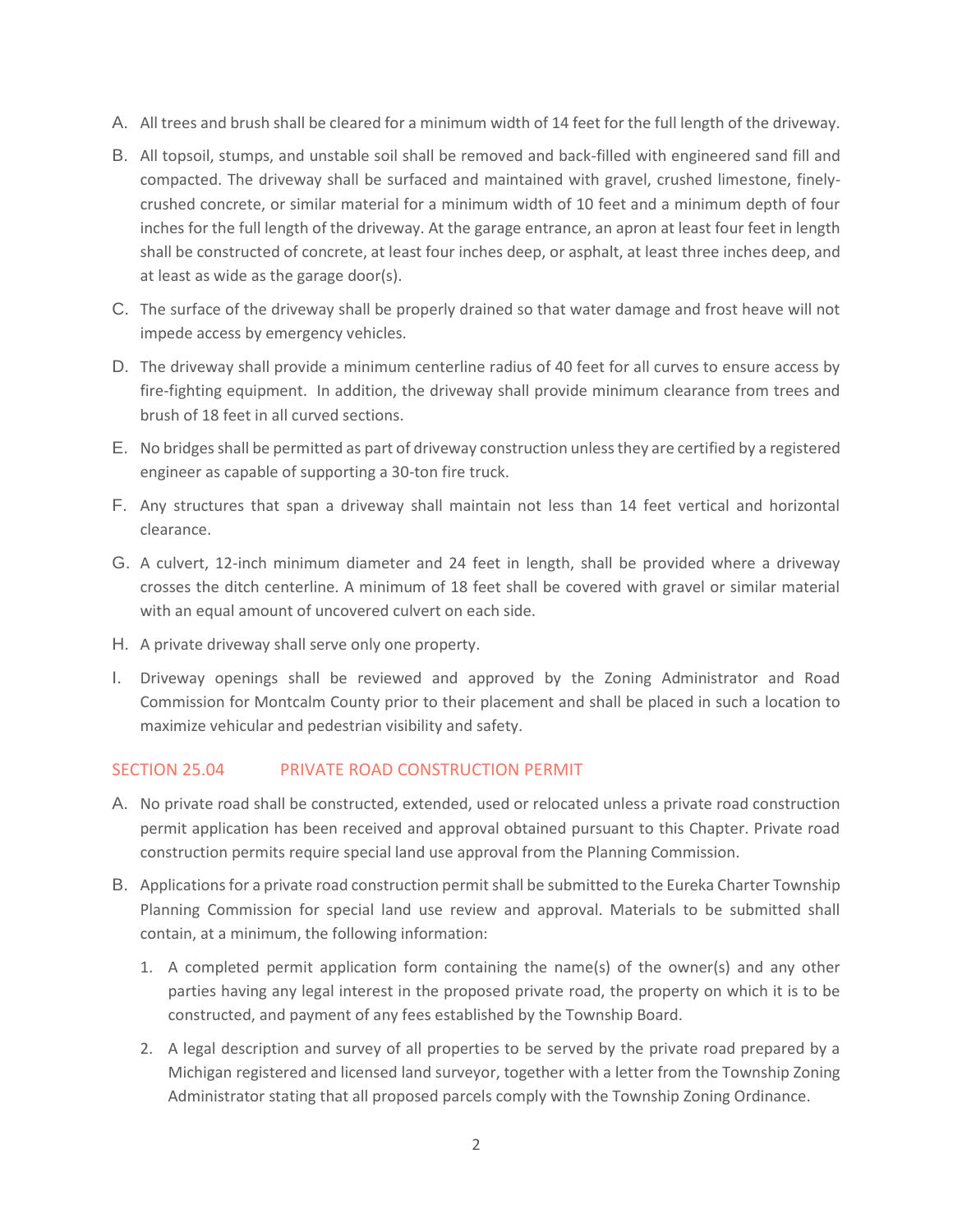- 3. A legal description and survey of the proposed private road easement prepared by a Michigan registered and licensed land surveyor.
- 4. Ten copies and a PDF of a scaled drawing, prepared by a Michigan registered and licensed engineer, showing the following:
	- a. The exterior boundaries of the lot(s) or parcel(s) on which the private road will be constructed;
	- b. Existing and proposed structures, roads, drives, drains, and other significant physical features on the property;
	- c. Engineering plans for the proposed road in compliance with the Road Commission for Montcalm County Standards, Guidelines, and Policies for Private Roads.
	- d. Construction plans including a drawing of typical cross-sections, layout, grade, elevation, dimensions, and design of the private road right-of-way and roadway, including the proposed ingress and egress from the adjoining public street/road;
	- e. A stormwater management plan for water runoff from the private road and drainage layout;
	- f. The location of all public utilities, including, but not limited to, water, sewer, telephone, gas, electricity, and television cable, to be located within the private road easement or within 20 feet either side thereof. Copies of the documents describing and granting such easements shall be submitted with the application;
	- g. The proposed layout and location of all lots to be served by the proposed private road;
	- h. The location of any other existing or proposed buildings or structures within 100 feet of the private road right-of-way;
	- i. The location of any lakes, streams, wetlands, drains, septic systems, or private sewer systems within 100 feet of the private road right-of-way;
	- j. The location of all existing buildings or structures to be served by the private road.
- 5. A private road maintenance agreement acceptable to and approved by the Township Attorney that shall:
	- a. Detail construction, maintenance, snow plowing, and repair duties;
	- b. Establish proportionate cost-sharing;
	- c. Designate responsibilities of current and future owners of benefit properties, including the authority to apportion, collect, and secure said construction, maintenance, and repairs;
	- d. Contain a provision for noninterference, so owners of lots cannot prohibit, restrict, limit, or interfere with normal ingress/egress or other uses of the private road;
	- e. Contain a provision that all owners of lots with an interest in the private road shall indemnify the Township from any liability whatsoever arising from the purchasing, planning, constructing, inspecting, repairing, maintaining, using, and dedicating of the private road. A letter from the Township attorney may company this document indicating that the agreement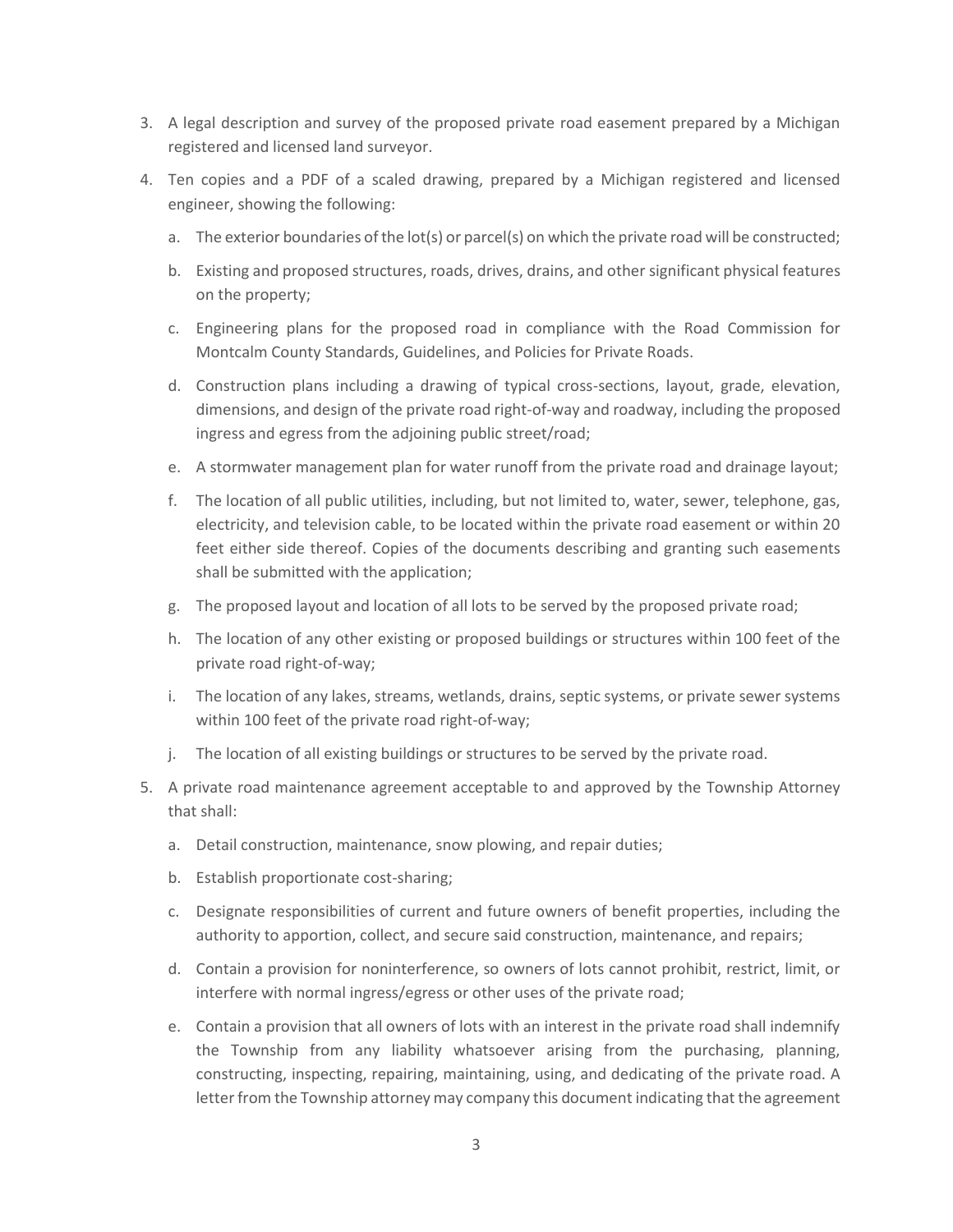complies with this Ordinance; and

- f. Be executed and recorded with the Montcalm County Register of Deeds before the private road is constructed and also provided to each lot purchaser.
- C. The permit application, drawings, and other required information shall be forwarded to the Planning Commission, upon review by the Zoning Administrator, to determine compliance with the standards of this chapter and the Site Plan Review standards of Section 4.04. The Planning Commission shall conduct a public hearing with notice provided pursuant to Section 29.03 of this Ordinance.
- D. The Planning Commission shall review the application and may consult with the Township Zoning Administrator, Fire Chief, Attorney, Engineer, Planner, and others deemed necessary.
- E. The Planning Commission shall approve or deny a permit for the private road within a reasonable time after receiving all requested information from the applicant and all desired recommendations (e.g. from Planner, Fire Chief, Attorney, etc.).
- F. If the Planning Commission finds that the application meets the requirements of this Chapter, Chapter 19, and the review site plan standards of Section 4.04, it shall approve the private road and direct the Zoning Administrator to issue a permit for the construction of the private road. This permit shall be signed by the Zoning Administrator and contain the date of approval and any conditions imposed by the Planning Commission.
- G. Two (2) copies of the private road plans shall be stamped for approval; one (1) copy shall be kept by the applicant, and one (1) by the Township. A permit for a private road does not authorize the construction of any building on any lot accessed by the private road. The permit is valid for a period of one (1) year from the date of approval. If the construction of the private road has not commenced before this date, the permit shall expire, and a new permit shall be required following the same procedure.

# SECTION 25.05 MINIMUM STANDARDS FOR PRIVATE ROADS

All private roads shall be constructed in accordance with the Road Commission for Montcalm County Standards, Guidelines, and Policies for Private Roads and shall comply with all requirements of the Montcalm County Drain Commissioner, EGLE, any other state or local requirements, and shall meet the following minimum standards:

- A. Private roads shall not require paving unless the road serves four (4) or more parcels. However, all private roads shall meet all other requirements as identified in the Road Commission for Montcalm County Standards, Guidelines, and Policies for Private Roads.
- B. After review and approval by the Planning Commission, proposed construction specifications shall be submitted to the Montcalm County Official for review and approval prior to the issuance of a Private Road Construction Permit. The Building Official may refer construction specifications to the Township Engineer prior to approval.